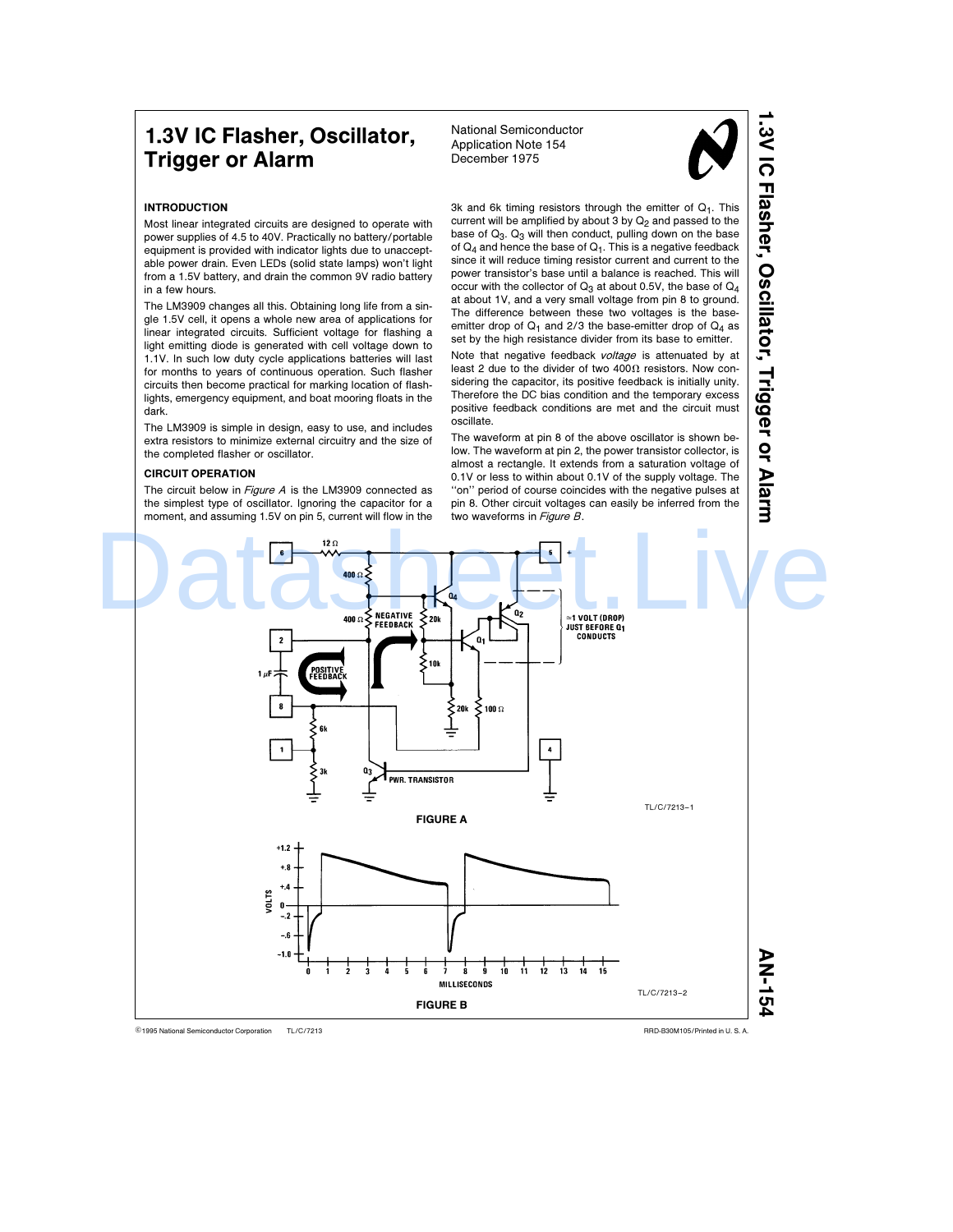The simplicity of LED and incandescent pilot lamp flashers is illustrated below in Figure 1. In the LED flasher, the LM3909 uses the single capacitor for both timing and voltage boosting.

The LM3909, although designed as a LED flasher, is ideal for other applications such as high current, trigger pulse for SCRs and ''Triacs.'' The frequency of oscillation adjusts from under 1 Hz to hundreds of kHz. Waveshape can be set from pulses a few  $\mu$ s wide to approximately a square wave. Thus the LM3909 can perform as a sound effects generator, an audible alarm, or audible continuity checker. Finally it can be a radio (detector/amplifier), low power one-way intercom, two-way telegraph set, or part of a ''mini-strobe'' light flashing up to 7 times per second.

Operating with only a 1.5V battery as a supply gives the LM3909 several rather unique characteristics. First, no known connection can cause immediate destruction of the IC. Its internal feedback loop insures self-starting of properly loaded oscillator circuits. Experimenters can safely explore the possibilities of the LM3909 as an AC amplifier, one-shot, latch circuit, resistance limit detector, multi-tone oscillator, heat detector, or high frequency oscillator.

With the accent on the practical, a brief circuit description will be given followed by circuits in the following application areas:

Flasher & Indicator Applications

Audio & Oscillator Applications

Trigger & Other Applications

For those who want to modify or design their own circuits using the LM3909, application hints will be covered near the end of this note.

## CIRCUIT DESCRIPTION

The circuit of Figure 2 again shows the typical 1.5V LED flasher, but with the internal circuitry of the IC illustrated.

The flasher achieves minimum power usage in two ways. Operated as above, the LED receives current only about 1% of the time. The rest of the time, all transistors but  $Q_4$ are off. The 20k resistor from  $Q_4$ 's emitter to supply-common draws only about 50  $\mu$ A. The 300  $\mu$ F capacitor is charged through the two 400 $\Omega$  resistors connected to pin 5 and through the 3k resistor connected to pin 1 of the circuit.

1.5V Flasher Incandescent Bulb Flasher **NSL5027** +6 V 817 -l6 E) #47 LM3909 LM3909  $1.5V$  $\frac{1}{3}$ ام 300  $3<sub>1</sub>$  $400 u$ TL/C/7213 –3 Note: Nominal Flash Rate: 1 Hz. Note: Flash Rate: 1.5 Hz. FIGURE 1. Two Simple Flashers **NSL5027**  $12\Omega$ SLOW<br>RC  $\mathbf{v}$ Ä۸  $\mathbf{I}$  $4000$  $\mathbf{I}$  $0<sub>0</sub>$  $\mathbf{I}$  $20k$  $0<sub>2</sub>$ W<br>10 k  $\mathbf{I}$ 1 1.5 V  $\alpha$  $\mathbf{I}$ 400s  $100\Omega$ ı Ŵ۸ -l 1 53 k  $>_{20}$  $\mathbf{D}$  $\mathbf{I}$  $Q_3$ 6.5 V  $\mathbf{L}$ <sub>FAS</sub>  $0<sub>U</sub>$  $\sqrt{3}$  $300 \ \mu F$ <sup>2</sup> TL/C/7213 –4 FIGURE 2. Circuit Operation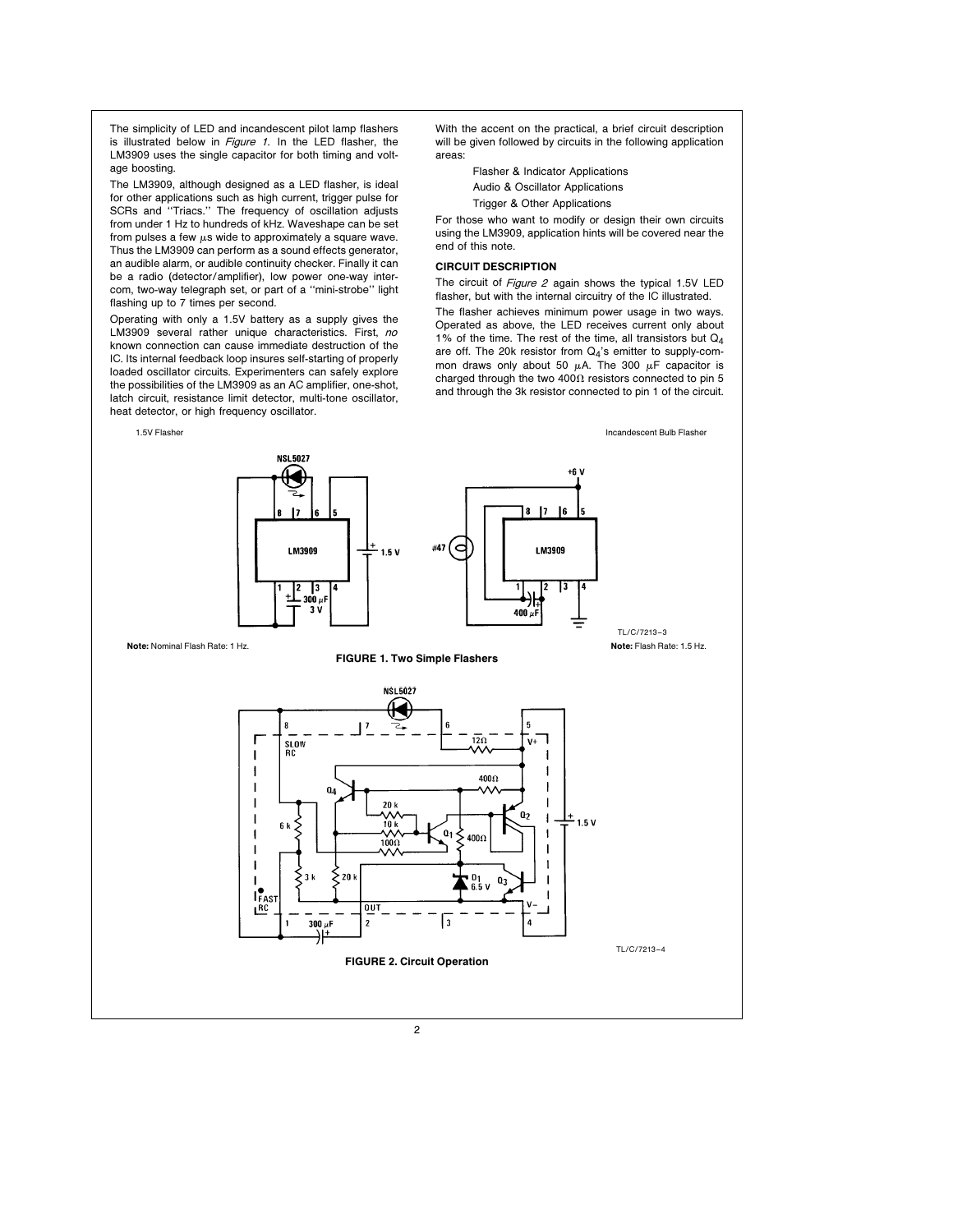Transistors  $Q_1$  through  $Q_3$  remain off until the capacitor becomes charged to about 1V. This voltage is determined by the junction drop of Q4, its base-emitter voltage divider, and the junction drop of  $Q_1$ . When voltage at pin 1 becomes a volt more negative than that at pin 5 (supply positive terminal)  $Q_1$  begins to conduct. This then turns on  $Q_2$  and  $Q_3$ . The LM3909 then supplies a pulse of high current to the

LED. Current amplification of  $Q_2$  and  $Q_3$  is between 200 and 1000.  $Q_3$  can handle over 100 mA and rapidly pulls pin 2 close to supply common (pin 4). Since the capacitor is charged, its other terminal at pin 1 goes below the supply common. The voltage at the LED is then higher than battery voltage, and the 12 $\Omega$  resistor between pins 5 and 6 limits the LED current.

Many of the other oscillator circuits work in a similar fashion. If voltage boost is not needed (with or without current limiting) loads can be hooked between pins 2 and 6 or pins 2 and 5.

# APPLICATIONS: FLASHER & INDICATOR

Differing uses and supply voltages will require adjustment of flashing rates. Often it is convenient to leave the capacitor the same value to minimize its size, or to fix the pulse energy to the LED. First, the internal RC resistors can be used to obtain 3k, 6k, or 9k by hooking to or shorting the appropriate pins. Further adjustment methods are shown in the two parts of Figure 3 below.

In Figure  $3a$ , it can be seen that the internal RC resistors are shunted by an external 1k between pins 8 and 4. This will give a little over 3 times the flashing rate of the typical 1.5V flasher of Figure 1.

The 3.9k resistor in Figure 3b connected from pin 1 to the 6V supply raises voltage at the bottom of the 6k RC resistor. Charging current through that resistor is greatly reduced, bringing flashing rate down to about that of the 1.5V circuit (1 Hz). As will be explained later, this biasing method also insures starting of oscillation even under unfavorable conditions.

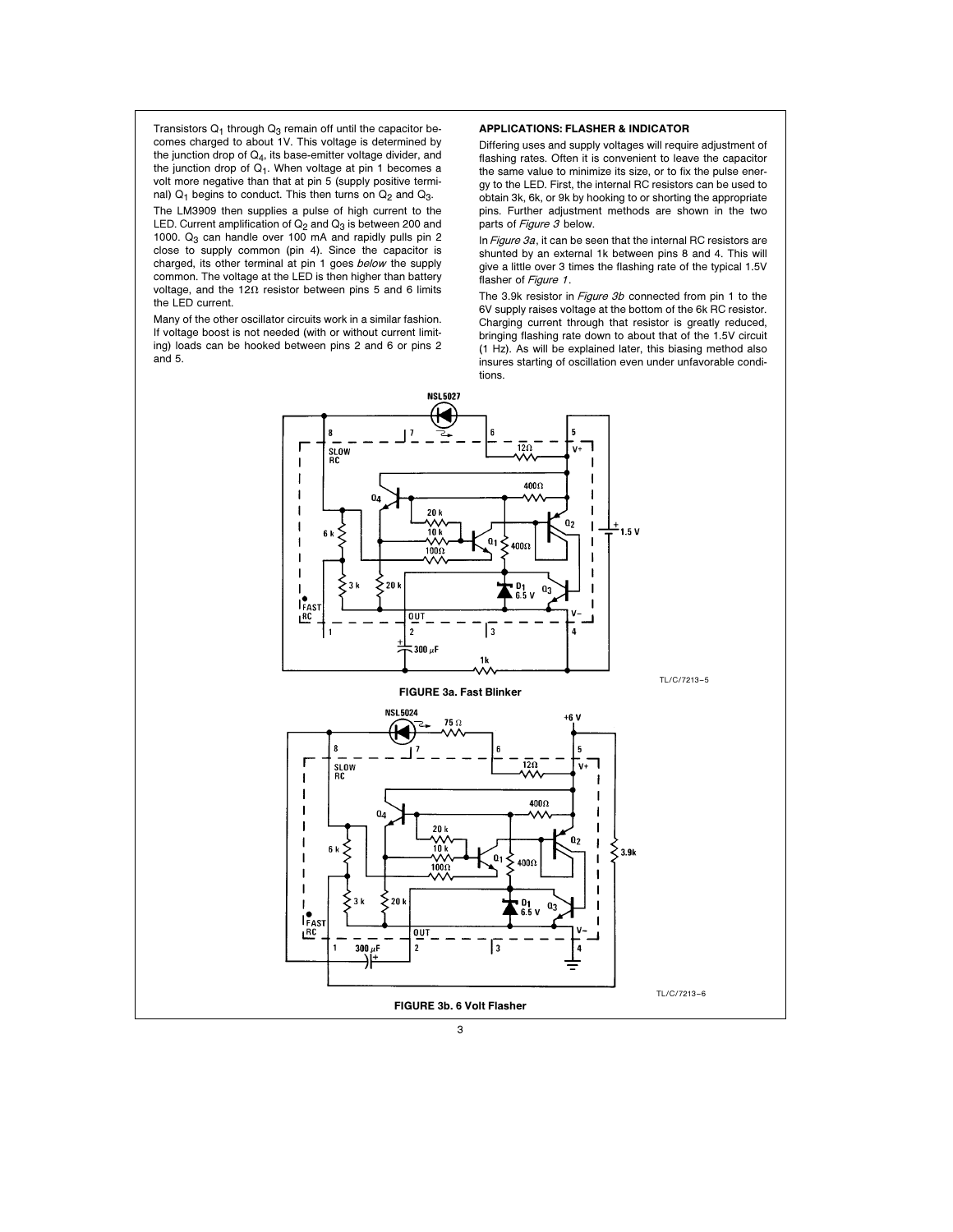Two precautions are taken for circuit reliability. The added  $75\Omega$  series resistor for the LED keeps current peaks within safe limits for the diode and IC. Also, in operation above a 3V supply, the electrolytic capacitor sees momentary voltage reversals. It should be rated for periodic reversals of 1.5V.

A continuously appearing indicator light can also be powered from a single 1.5V cell as shown in Figure 4. Duty cycle and frequency of the current pulses to the LED are increased until the average energy supplied provides sufficient light. At frequencies above 2 kHz, even the fastest movement of the light source or the observer's head will not produce significant flicker.

Since this indicator powering circuit uses the smallest capacitor that will reliably provide full output voltage, its operating frequency is well above the 2 kHz point. The indicator is not, however, intended as a long life system, since battery drain is about 12 mA.

High frequency operation requires addition of two external resistors, typically of the same value. One, of course, shunts the high internal timing resistors. If only this one were used, the capacitor charging current would have to pass through the two 400 $\Omega$  resistors internally connected between pin 5 and the collector of Q3. Oscillation at a slower rate and lower duty cycle than desired would occur, and oscillation might cease altogether before the battery was fully discharged. The second 68 $\Omega$  resistor shunting the two 400 $\Omega$ resistors eliminates these problems.

The circuit in *Figure 5* is a relaxation type oscillator flashing 2 LEDs sequentially. With a 12 VDC supply, repetition rate is 2.5 Hz.  $C_2$ , the timing and storage capacitor, alternately charges through the upper LED and is discharged through the other by the IC's power transistor,  $Q_3$ .



If a red/green flasher is desired, the green LED should have its anode or plus lead toward pin 5 (like the lower LED). A shorter but higher voltage pulse is available in this position.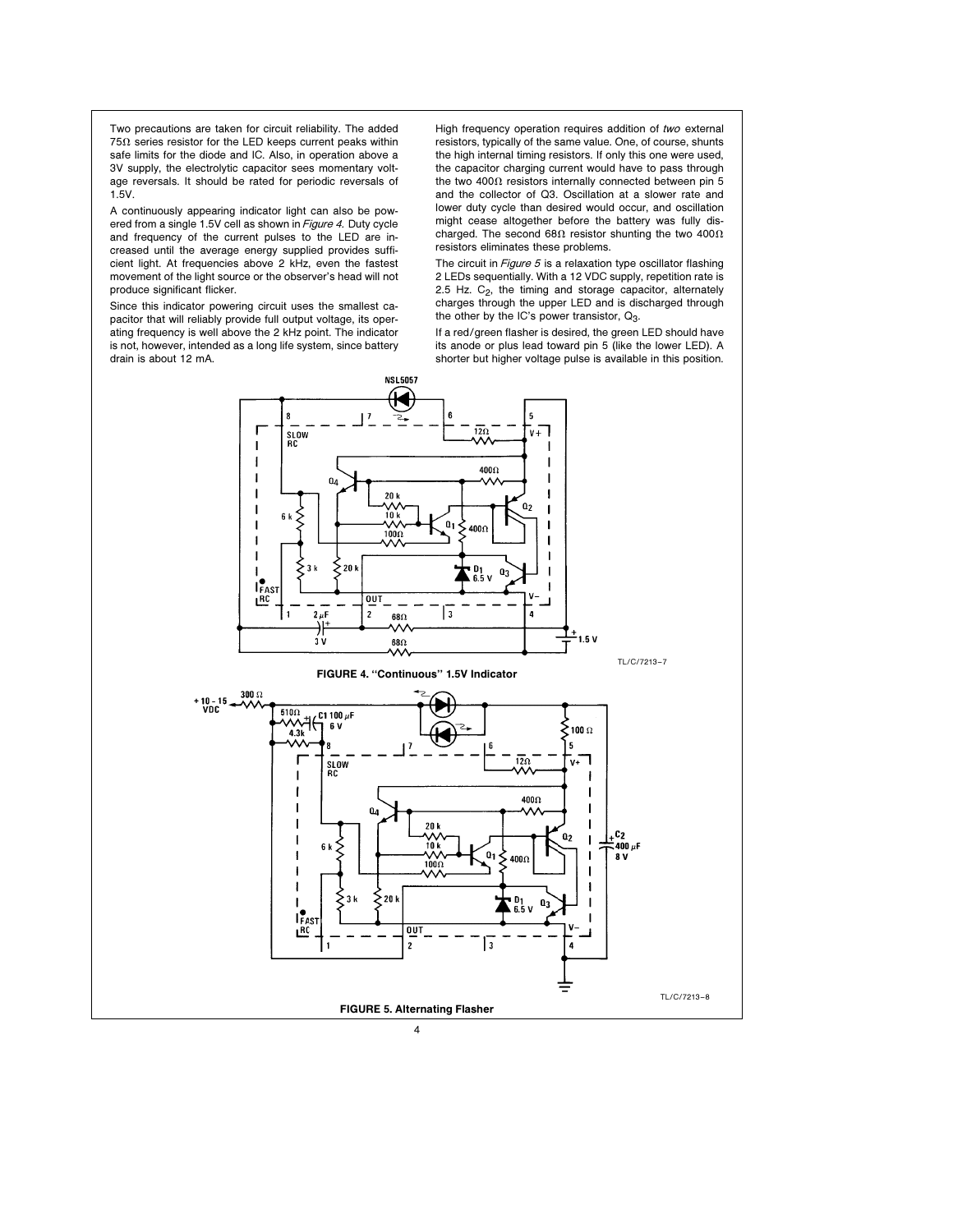Indication or monitoring of a high voltage power supply at a remote location can be done much more safely than with neon lamps. If the dropping resistor (43k as in Figure  $6$ ) is located at the source end, all other voltages on the line, the IC, and the LED will be limited to less than 7V, above ground.

The timing capacitor is charged through the dropping resistor and the two 400 $\Omega$  collector loads between pins 2 and 5 of the IC. When capacitor voltage reaches about 5V, there is enough voltage across the 1k resistor (to pin 8) to turn on Q1, and hence trigger on the whole IC to discharge the capacitor through the LED.

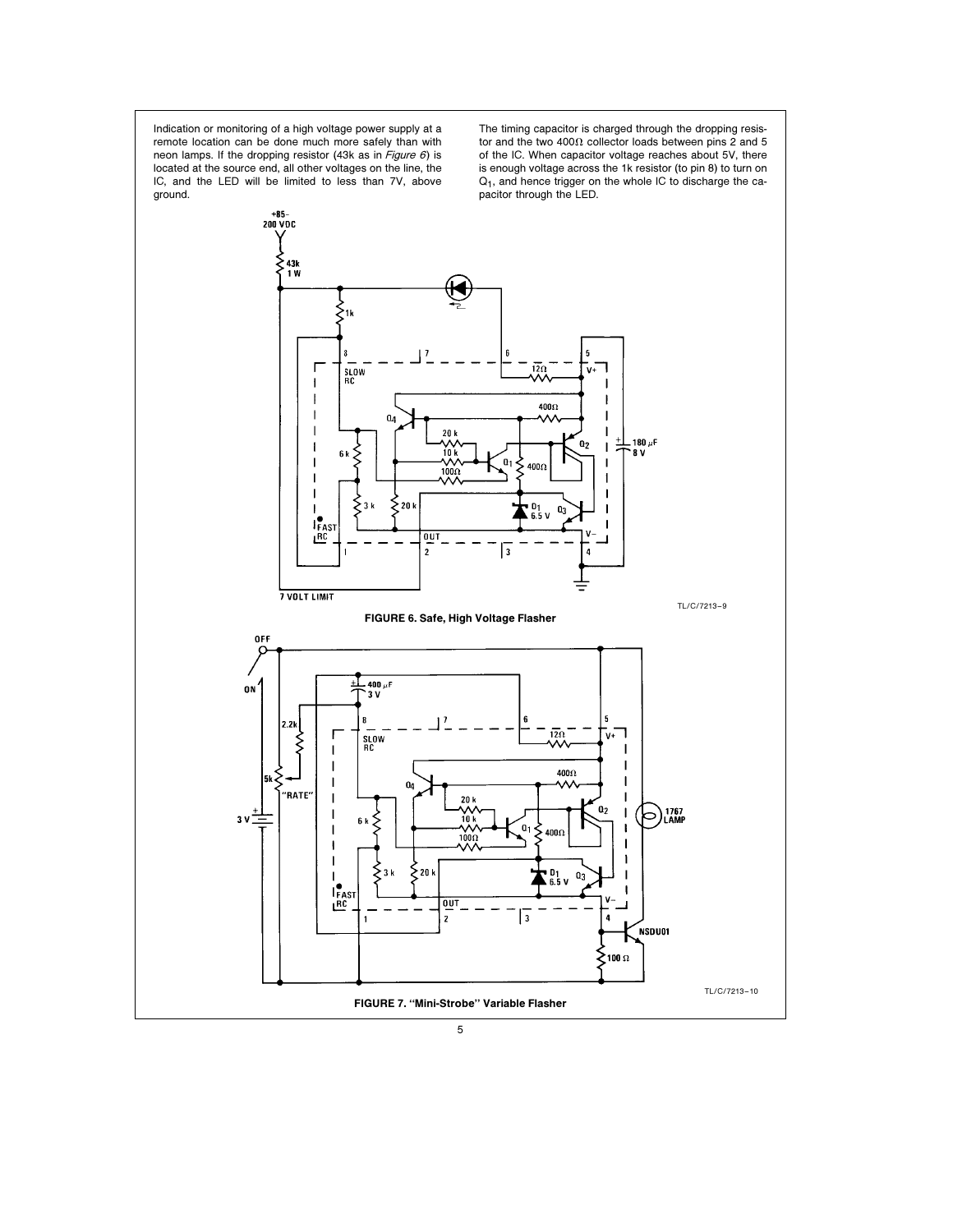There are many other LED applications and variations of circuits. A chart outlining operation of the circuit of Figure 6 at various voltages appears on the LM3909 data sheet. Also shown are circuits for adjusting the flash rate, flashing 4 LEDs in parallel, and details for building a blinking locator light into an ordinary flashlight.

Incandescent bulbs can also be flashed, as already illustrated in Figure 1. However, most such bulbs draw more than the 150 mA that the LM3909 can switch. The two following circuits therefore use an added power transistor rated at 1A or more. In each circuit, an NPN transistor is used, so the power transistor's base drive is obtained from the common or ground pin of the flasher IC.

The 3V "mini-strobe" of Figure 7 may be used as a variable rate warning light or for advertising or special effects. The rate control is so wide range that it adjusts from no flashes at all to continuously on. Chosen for rapid response, the miniature 1767 lamp can be flashed several times a second.

A ''mini-strobe'' circuit was tested in a Lantern Flashlight with a large reflector. In a dark room, the flashes were almost fast enough to stop a person's motion. As a toy, the fast setting can mimic the strobes at rock concerts or the flicker of old-time movies.

Figure  $8$  below shows a higher power application such as would use an automotive storage battery for power. It provides about a 1 Hz flash rate and powers a lamp drawing a nominal 600 mA.

A particular advantage of this circuit is that it has only 2 external wires and thus may be hooked up in either of the two ways shown below in Figure 9. Further, no circuit failure can cause a battery drain greater than that of the bulb itself, continuously lit.

In the circuit of Figure 8, the 3300  $\mu$ F capacitor performs a number of other functions. It makes the LM3909 immune to supply spikes, and provides the means of limiting the IC's supply voltage. Since the LM3909 can only operate with

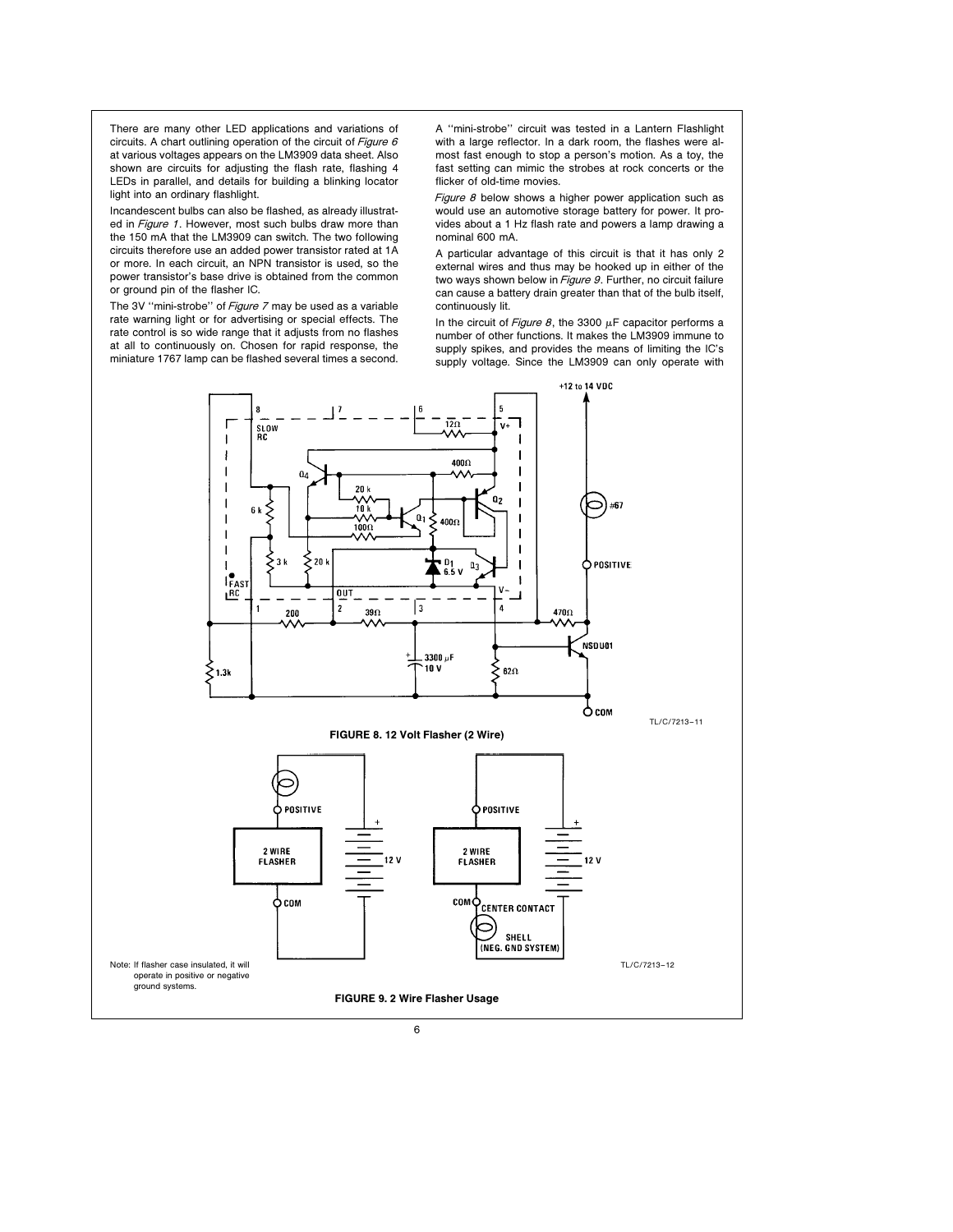7.5V or less on pin 5 (in this circuit) the  $200\Omega/1.3$ k divider attached to pin 8 of the IC causes it to turn fully on at 7V or less on pin 5. Then the LM3909 discharges the timing capacitor (its own supply voltage) to 4V or less, whereupon it turns off. The capacitor discharge current comes out of pin 4 of the IC, turning on the NSD U01 transistor. It is the large size of the timing capacitor that allows it to store all the needed energy for turning on the power transistor. This in turn permits the whole flasher circuit to operate as a 2 wire device.

Many other flasher possibilities exist. LED flash rate can be varied from 0 to 20 Hz, or a number of LEDs may be flashed in parallel. With a 3V supply, yellow and green LEDs may be flashed. A 6V incandescent ''emergency lantern'' can be made and its PR-13 bulb may be made to give continuous light or flash by switch selection. This is a more reliable, longer lived system than a lantern with a second thermal flasher bulb. The NSL4944 Current Regulated LED makes possible flashing many LEDs in parallel or with high voltages without series resistors.

#### APPLICATIONS: Audio & Oscillator

Very economical continuity checkers, tone generators, and alarms may be made from the LM3909. No matching transformer is needed because the 150 mA capability of the LM3909 output can drive many standard permanent magnet (transistor radio) loudspeakers directly. The 1.5V battery used in most applications is both lower in cost and longer lasting than the conventional 9V battery.

In the continuity checker of Figure 10, a short, up to about 100 $\Omega$ . across the test probes provides enough power for audible oscillation. By probing 2 values in quick succession, small differences such as between a short and  $5\Omega$  can be detected by differences in tone.

A novel use of this circuit is found in setting the timing of certain types of motorcyles. This is due to the difference in tone that can be heard from the tester depending whether there is a short or not across the low resistance primary of the 'cycle's ignition coil. In other words, the difference be-

tween a 1 $\Omega$  resistor and a 1 $\Omega$  inductor can be heard. Quick checks for shorts and opens in transformers and motors can therefore be made.

Darkrooms, laundry rooms, laboratories, and cellar workshops can often suffer damage from spills or water seepage ruining lumber, chemicals, fertilizer, bags of dry concrete, etc. The circuit of Figure 11 is safe on potentially damp floors since there is no connection to the power line. Further, its standby battery drain of 100  $\mu$ A yields a battery life close to (or, according to some experiments, exceeding) shelf life.

Without moisture, multivibrator transistor  $Q_{\rm a}$  is completely off, and its collector load (6.2k) provides enough current to hold pin 8 of the LM3909 above 0.75V where it cannot oscillate. When the sense electrodes pass about 0.25  $\mu$ A, due to moisture,  $Q_a$  starts turning on, and since  $Q_b$  is already partially biased on, positive feedback now occurs.  $Q_a$  and  $Q_b$ are now an astable multivibrator which starts at about 1 Hz and oscillates faster as more leakage passes across the sense electrodes.

This ''multi'' then acts as both an amplifier and a modulator. The pulse waveform at the collector of  $Q<sub>a</sub>$  varies the timing current through the 3.9k resistor to pin 8 of the LM3909 resulting in a distinctively modulated tone output.

The sensor should be part of the base of the box the alarm circuitry is packaged in. It consists of two electrodes six or eight inches long spaced about  $\frac{1}{8}$  inch apart. Two strips of stainless steel on insulators, or the appropriate zig-zag path cut in the copper cladding of a circuit board will work well. The bare circuit board between the copper sensing areas should be coated with warm wax so that moisture on the floor, not that absorbed by the board, will be detected. The circuit and sensor can be tested by just touching a damp finger to the electrode gap.

Minimum cost, simplicity, and very low power drain are the aims of the Morse Code set of Figure 12. One oscillator simultaneously drives speakers at both sending and receiv-

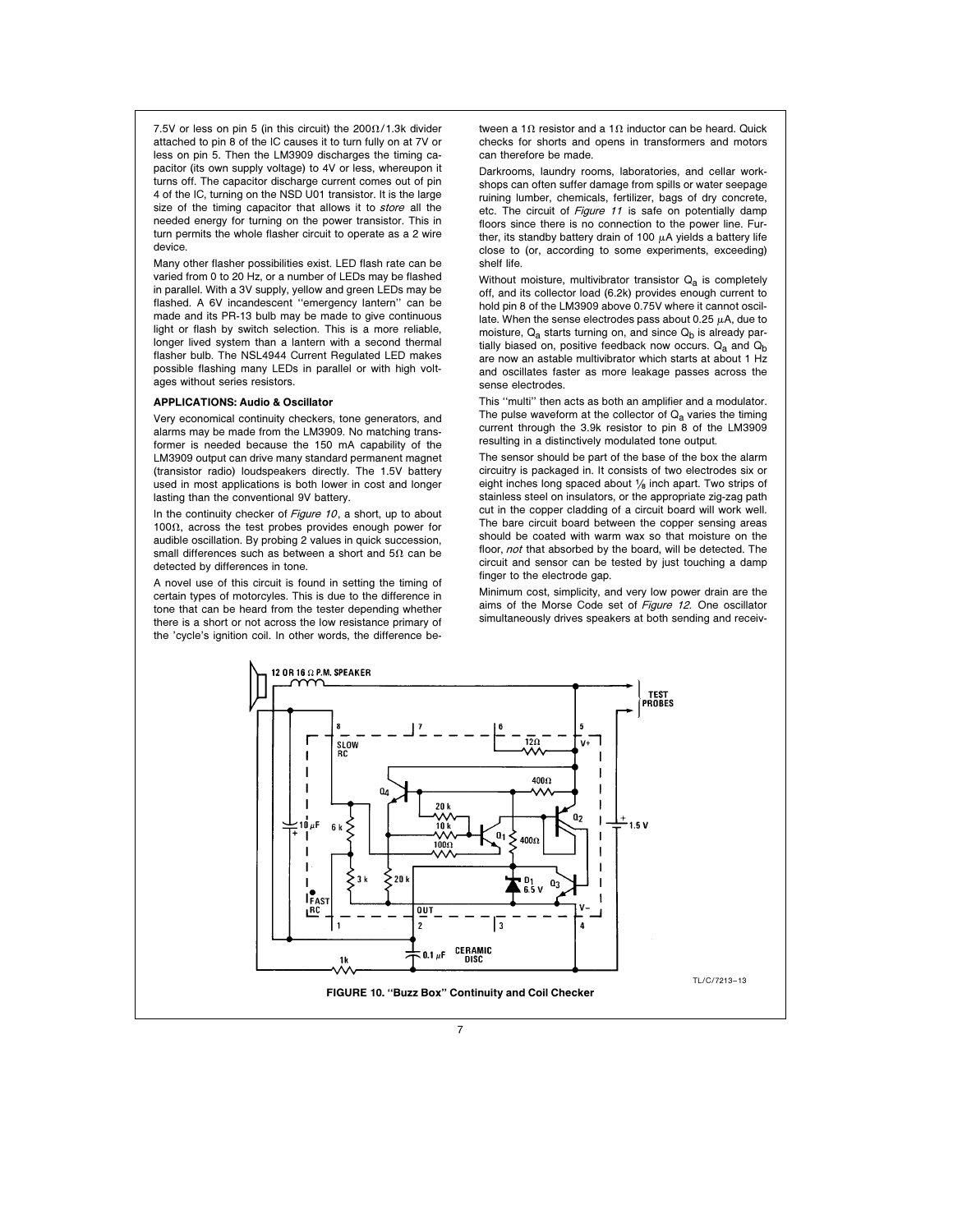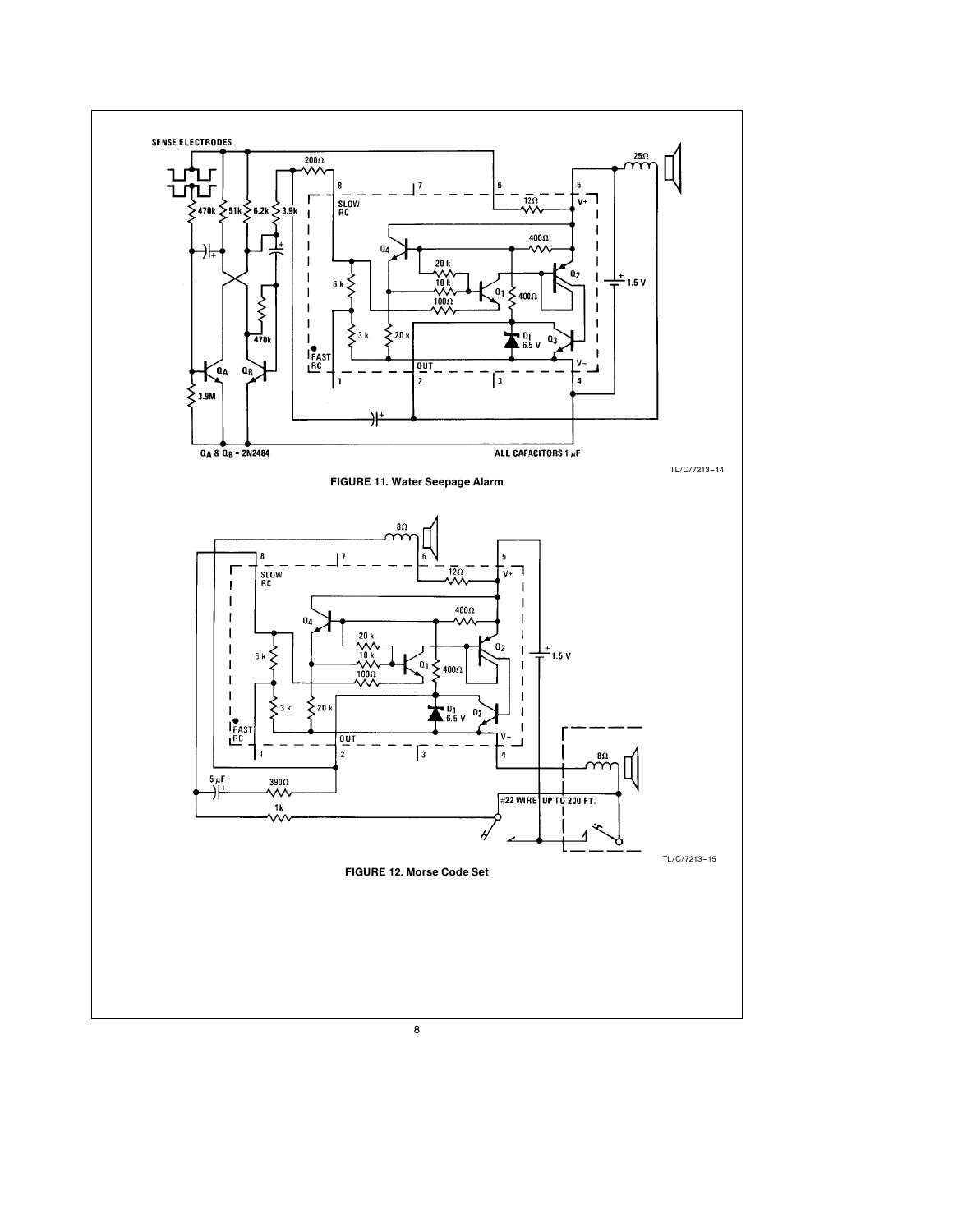ing ends. Calculations and actual use tests indicate life of a single alkaline penlight cell to be 3 months to over a year depending on usage. ''Buzzer'' type sets use two or more batteries with much shorter life.

Commonly available, low cost  $8\Omega$  speakers are effectively in series to better match LM3909 characteristics. The three wire system and parallel telegraph keys allow beginners and children to use the set without having to understand use of a "send-receive" switch.

The two resistors are added to obtain a suitable average power output and electrically force the oscillator toward the desired 50% duty cycle. Acoustically, both speakers are operated at resonance (about 400 Hz in the prototype) for maximum pleasing tone with minimum power drain. Each of the two speaker enclosures has holes added to augment this resonance. For each different type or brand of speaker and size of box, hole and capacitor sizes will have to be determined by experiment for the most stable resonant tone over the expected battery voltage variation.

Experiments with the above circuit led to development of circuit in Figure 13. It is optimized to oscillate at any acoustic load frequency of resonance! With just a speaker, oscillation occurs at the speaker cone ''free-air'' resonance. If the speaker is in an enclosure with a higher resonant frequency ... this becomes the frequency at which the circuit oscillates.

An educational audio demonstration device, or simply an enjoyable toy, has been fabricated as follows. A roughly cubical box of about 64 in.3 was made with one end able to

slide in and out like a piston. The box was stiffened with thin layers of pressed wood, etc. Minimum volume with the piston in was about 10 in.3. Speaker, circuit, battery, and all were mounted on the sliding end with the speaker facing out through a 2 $\frac{1}{4}$  in. hole. A tube was provided (2 $\frac{1}{2}$  in. long,  $\frac{5}{16}$ in. ID) to bleed air in and out as the piston was moved while not affecting resonant frequency.

''Slide tones'' can be generated, or a tune can be played by properly positioning the piston part and working the push button. Position and direction of the piston are rather intuitive, so it is not difficult to play a reasonable semblance of a tune after a few tries.

The 12 $\Omega$  resistor in series with pin 2 (output transistor  $Q_3$ 's collector) and the speaker, decouples voltages generated by the resonating speaker system from the low impedance switching action of  $Q_3$ . The 100  $\mu$ F feedback capacitor would normally set a low or even sub-audio oscillation frequency. Therefore, the major positive feedback voltage to pin 8 is the resonant motion *generated* voltage from the speaker voice coil. Therefore the LM3909 will continue to drive the speaker at the resonance with the highest combined amplitude and frequency.

It can be seen already that the LM3909, having direct speaker drive and resonance following capability, can do things that are a lot less practical with older timer and unijunction circuitry. Two final ''sound effect'' type of circuits are illustrated in Figure 14.

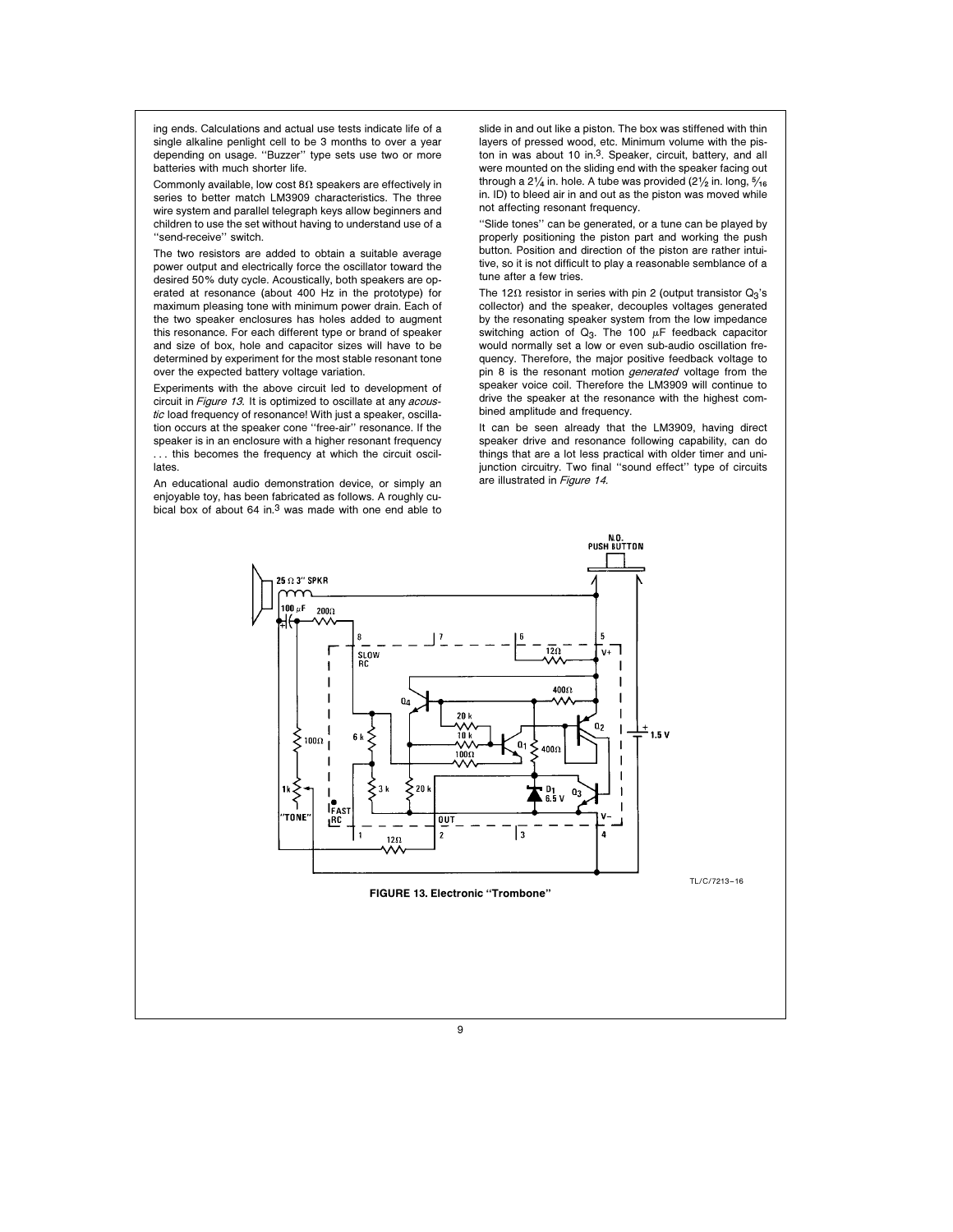The siren of Figure 14a produces a rapidly rising wail upon pressing the button, and a slower ''coasting down'' upon release. If it is desirable to have the tone stop sometime after the button is released, an 18k resistor may be placed between pins 8 and 6 of the IC. The sound is then much like that of a motor driven siren.

In this circuit, the oscillation must not be influenced by acoustic resonances. The 1  $\mu$ F capacitor and 200 $\Omega$  resistor determine a pulse to the speaker that is wider than that for flashing LEDs, but much narrower than is used in the tuned systems of Figures 12 and 13. The repetition rate of speaker pulses is determined by the 2.7k resistor, and the charge on the 500  $\mu$ F capacitor. Discharging this capacitor with the pushbutton increases current in the 2.7k resistor causing a rapid upshift in tone.

The "whooper" of Figure 14b sounds somewhat like the electronic sirens used on city police cars, ambulances, and airport ''crash wagons.'' The rapid modulation makes the tone seem louder for the same amount of power input.

The tone generator is the same as in the previous siren. Instead of a pushbutton, a rapidly rising and falling modulating voltage is generated by a second LM3909 and its associated 400  $\mu$ F capacitor. The 2N1304 transistor is used as a low voltage (germanium) diode. This transistor along with the large feedback resistor (5.1k to pin 8) forces the ramp generator LM3909 into an unusual mode of operation hav-

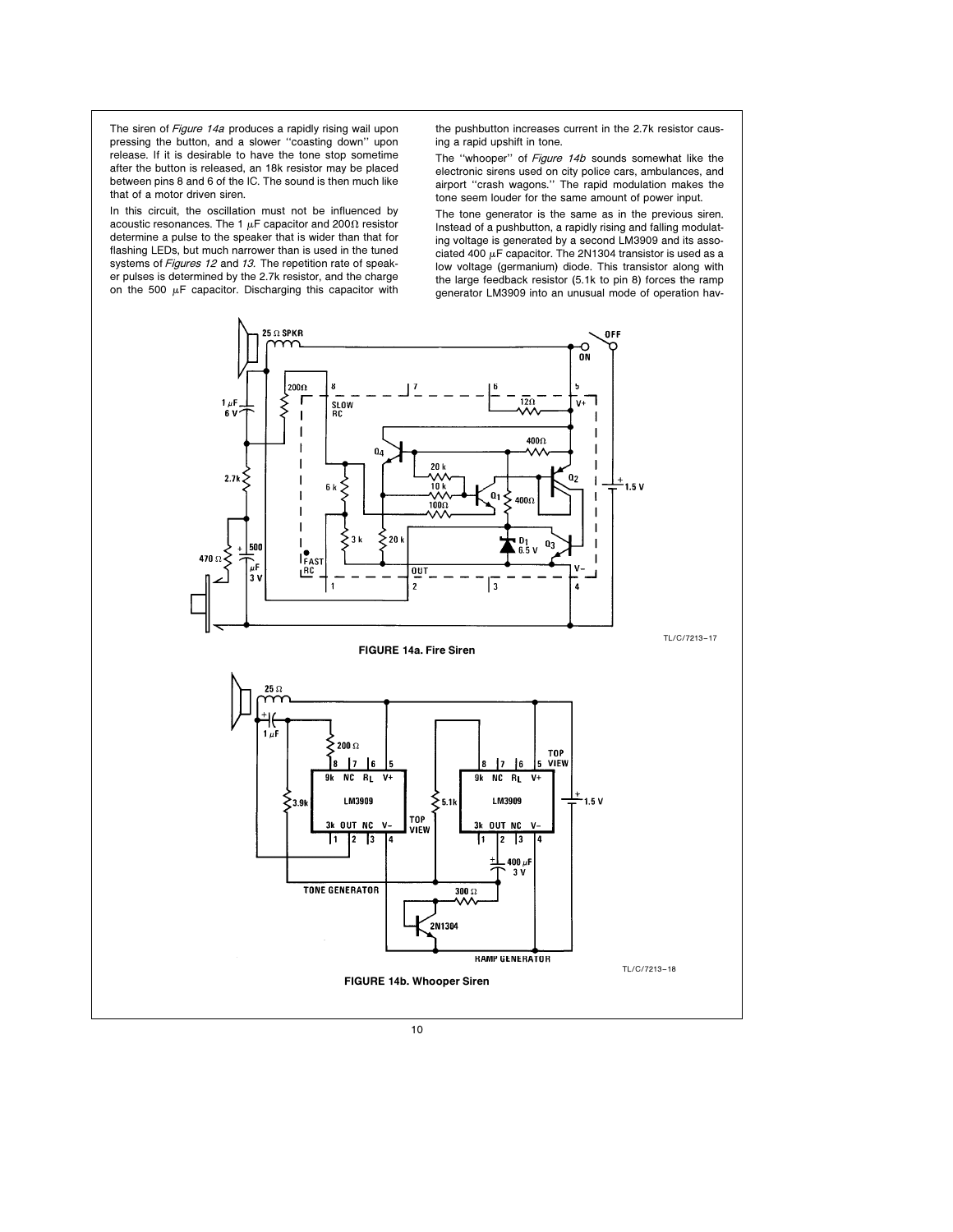ing longer ''on'' periods than ''off'' periods. This raises the average tone of the tone generator and makes the modulations seem more even.

#### APPLICATIONS: Trigger & Other

With its high pulse current capability, the LM3909 is a good pulse-transformer driver. Further, it uses fewer parts and operates more successfully from low voltage supplies than do the equivalent unijunction circuits. The ''Triac'' trigger of Figure <sup>15</sup> operates from a 5V logic supply and provides gate trigger pulses of up to 200 mA.

With no gate input, or a TTL logic high input, the LM3909 is biased off since pin 1 is tied to  $V+$ . With a logic low at the gate in, the IC provides 10  $\mu$ s pulses at about a 7 kC rate. A TTL gate loaded only by this circuit is assumed since otherwise worst-case voltage swing may be insufficient. This trigger is not of the ''Synchronized Zero Crossing'' type since the first trigger pulse after gating on could occur at any time. However, the repetition rate is such that after the first cycle, a triac is triggered within 8V of zero with a resistive load and a 115 VAC line.

The standard Sprague PC mounting transformer provides a 2:1 current step-up, and suitable isolation between the low voltage circuitry and power lines up to 240 VAC. Resistor  $R<sub>0</sub>$ , which includes transformer winding resistance, can be as little as 3 or 4 $\Omega$  for high current triacs. Low current types may need excessive "holding" current with such low  $R<sub>q</sub>$ , so it may be raised to as much as 100 $\Omega$  with a sensitive gate triac.

Oscillation of the LM3909 will start when the DC bias at pin 8 is between 1.6 and 3.9V. In Figure 15, pin 8 is connected between the 10k input resistor and a 6k resistor to 5V. With 3.8V in, pin 8 is at 4.5V so there is no oscillation. With 1V, or less, in, pin 8 is at 3.5V or below and oscillation occurs. From this example, it can be seen that other input resistors or bias dividers can be calculated to gate the LM3909 triac trigger from other logic levels.

A useful electronic lab device is a precision square wave generator/calibrator. If the output is held at a few tenths percent of 1V, peak-to-peak, it is useful in calibrating oscilloscopes and adjusting 'scope probes. Many lower cost or battery-portable oscilloscopes do not have this feature built in. Also it is useful in checking gain and transient response of various amplifiers including ''hi-fi'' power amplifiers.

Battery powered equipment is free from both the inconvenience of a line cord, and from some of the noise and hum effects of equipment attached to the power line. Operation for over five hundred hours from a single flashlight ''D'' cell is the bonus provided by the circuit of Figure 16. The lowest reference voltage regulator available, the LM113, is used in conjunction with a current source, and the voltage boost characteristic of the LM3909.

Output is a clean rectangular wave which can be adjusted to exactly a 1V amplitude. A rectangular wave of approximately 1.5 ms ''on'' and 5.5 ms ''off'' was chosen for circuit simplicity and low battery drain. Waveform clipping is virtually flat due to complete turn-off of the current switch  $Q_2$  and the typical "on" impedance of 0.2 $\Omega$  provided by the LM113. The 0.01% temperature coefficient of the LM113 at room temperature allows negligible drift of the waveform amplitude under laboratory conditions. Loading by a 'scope probe will also be insignificant.

The circuit will work properly down to battery voltages of 1.2V. This is because the 100  $\mu$ F electrolytic capacitor drives the emitter of  $Q_2$  below the supply minus terminal. At a battery voltage of 1.2V, the collector of  $Q_2$  can still swing more than 1.6V.  $Q_1$  uses the "off" periods of the LM3909 to insure that the 100  $\mu$ F capacitor is charged to almost the

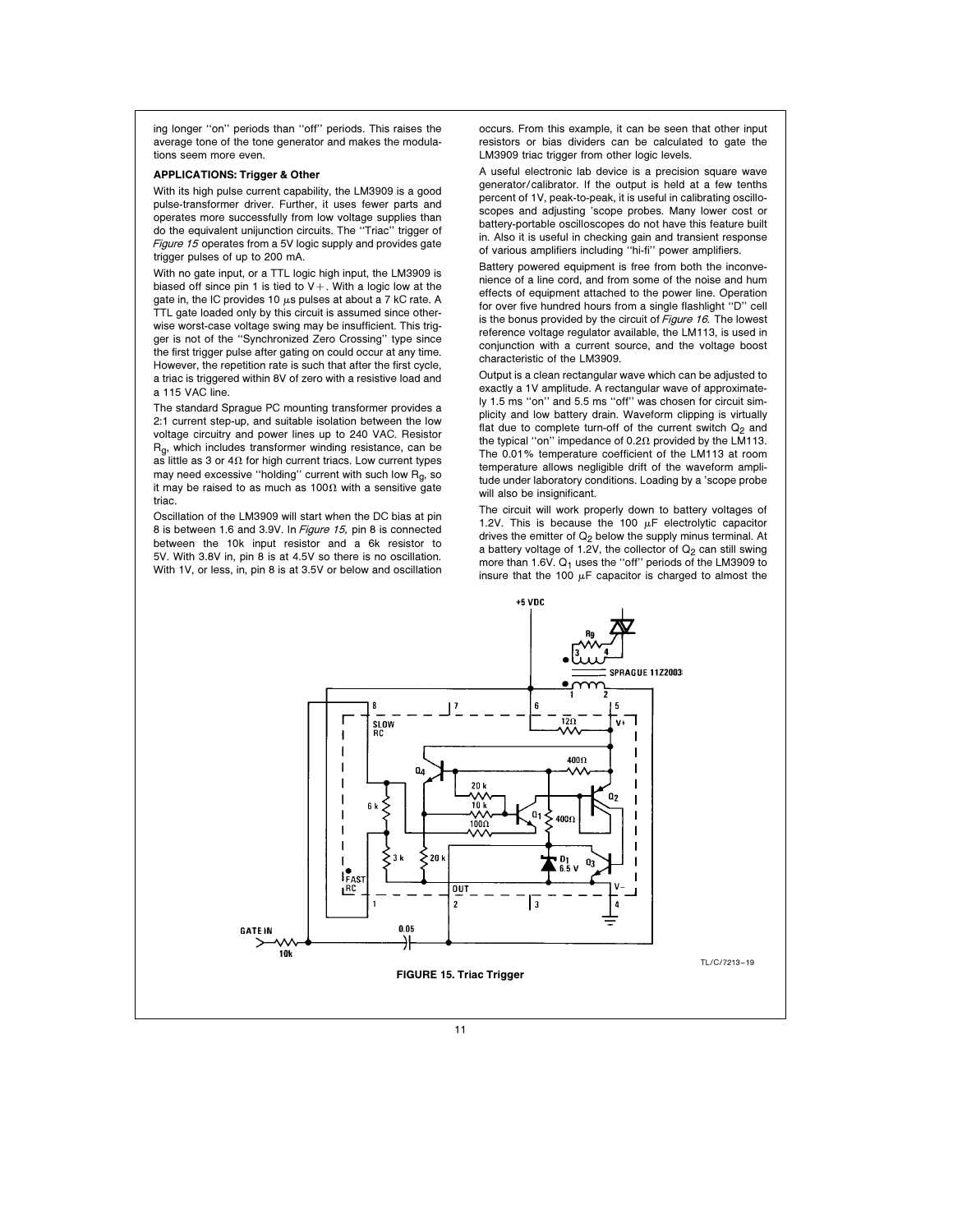

FIGURE 17. R.F. Oscillator

entire battery voltage. Thus when the LM3909 turns on and pin 2 drives almost to the minus supply voltage, the negative side of the capacitor is driven 0.9 to 1.2V below this terminal. Low battery voltage cannot lead to an undetected error in the 1V squarewave. This is because the waveform becomes distorted rather than just decreasing in amplitude as battery voltage becomes too low.

Taking advantage of the versatility and the indestructability of the LM3909 by a 1.5V battery, the IC can become an ideal teaching means, or experimental device for the young electronic hobbyist. As well as the circuits already presented, the LM3909 can be made to work as amplifier, radio, and even logic type circuits. The ideas of negative and positive feedback can be presented. The circuits presented in Figures 17 through 21 are intended as illustrations or demonstrations of circuitry concepts such as would be used in an experimenter's kit. They are not meant to be used as parts of finished commercial products with specific performance specifications. In other words, working circuits have been breadboarded, but no measurements of performance such as frequency range and distortion have been attempted.

Both tuned circuits of Figures <sup>17</sup> and 18 use standard AM radio ferrite antenna coils (loopsticks) with a tap 40% of the turns up from one end. The oscillator works up to 800 kHz or so, and the radio tunes the regular AM broadcast band. Both also use standard (360 pF) AM radio tuning capacitors. The oscillator has the normal capacitive positive feedback used with LM3909 circuits, but with frequency determined by the tuned circuit loading the output circuit. Detailed operating descriptions of these experimenter's circuits will not be attempted in order to keep down the length of this note. Near the end, a discussion of the IC's general theory of operation will be given, which should help in understanding the individual circuits.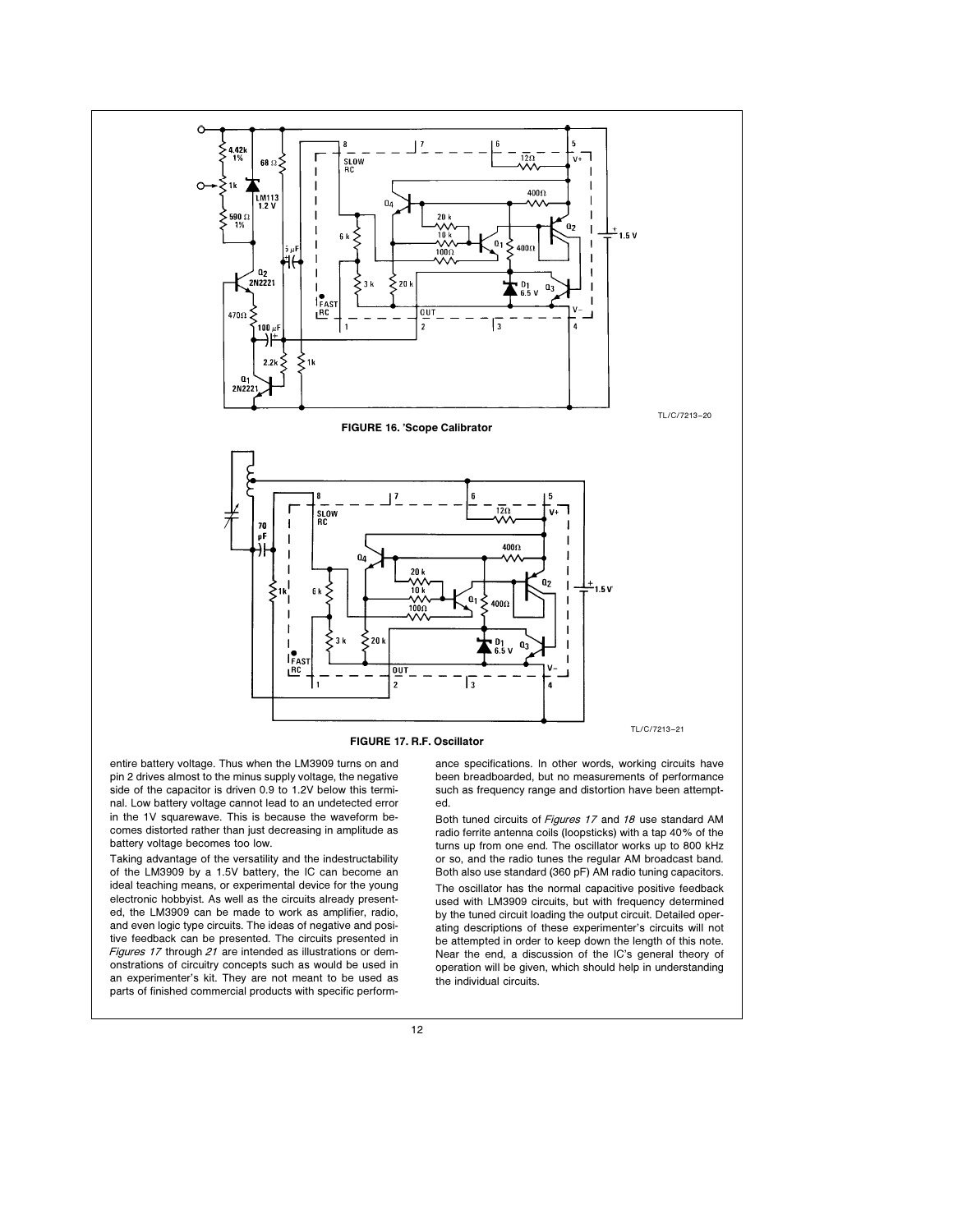In the radio circuit of Figure 18, the LM3909 acts as a detector amplifier. It does not oscillate because there is no positive feedback path from pin 2 to pin 8. The tuning ability is only as good as simple ''crystal set,'' but a local radio station can provide listenable volume with an efficient 6 inch loudspeaker. Extremely low power drain allows a month of continuous radio operation from a single ''D'' flashlight cell. Antennae for the radio circuit can be short (10 to 20 feet) and connected directly to the end of the antenna coil as illustrated. Longer antennae (30 to 100 feet) work better if attached to the previously mentioned tap on the coil . . . also illustrated.

The following two circuits are examples of logic or computer type functions. They use 3V power supplies (2 cells) because the LM3909 was designed not to have any stable or ''latching'' states with a 1.5V supply.

Switches on both the above circuits are momentary types. In each case a small charge or impulse affects the circuit's state. The circuit of Figure 19 switches to and holds its condition whenever the switch changes sides, even if contact is made only very briefly. The circuit of Figure 20 delivers about a  $\frac{1}{2}$  second flash from the LED every time its pushbutton makes contact, whether briefly or for a much longer period of time. Such circuits are used with keyboards, limit switches, and other mechanical contacts that must feed data into electronic digital systems.

By again leaving out the positive feedback capacitor, the LM3909 can become a low power amplifier. This little audio amplifier can be used as a one-way intercom or for ''listening in'' on various situations. Operating current is only 12 to 15 mA. It can hear fairly faint sounds, and someone speaking directly into the microphone generates a full 1.4V peakto-peak at the loudspeaker.

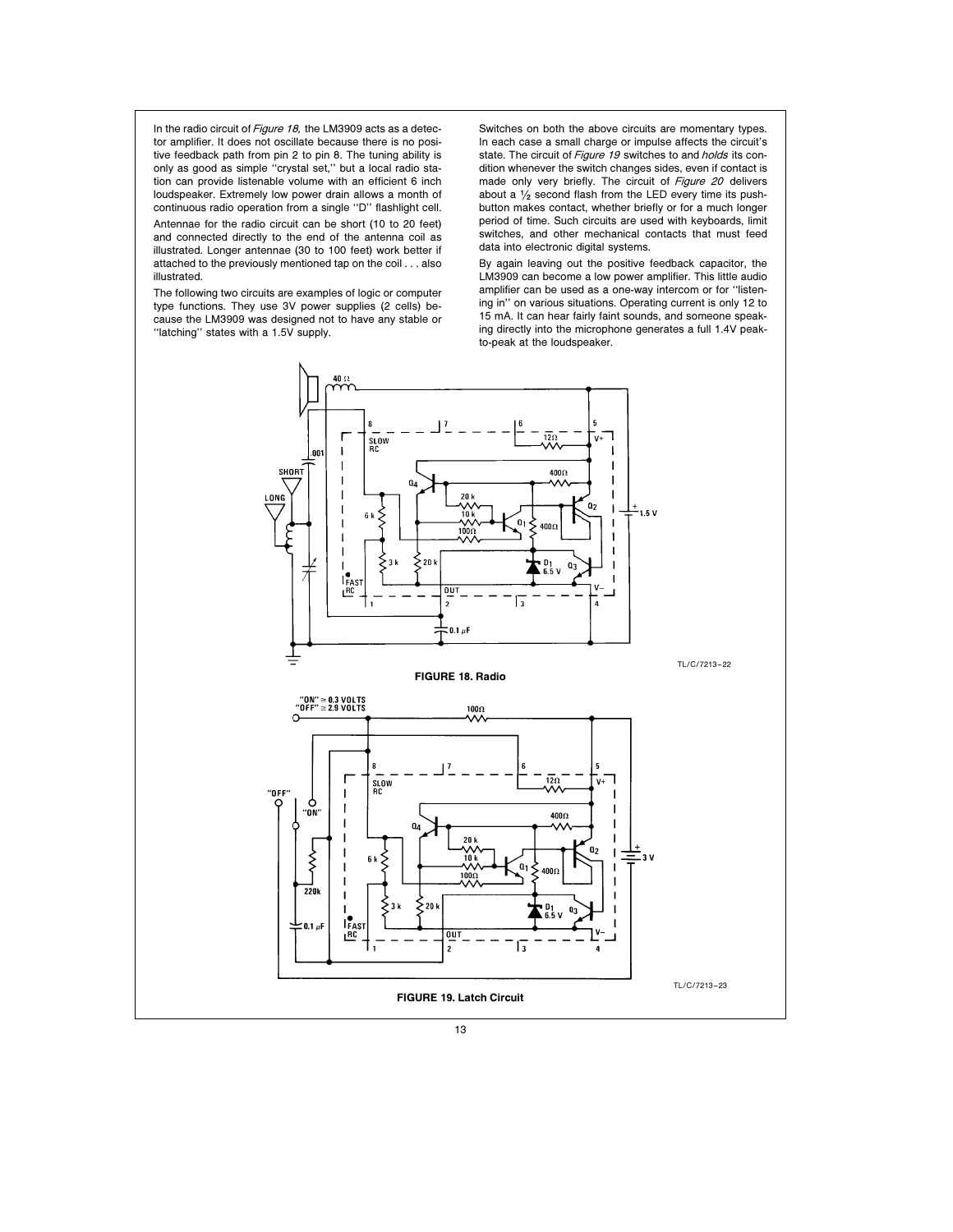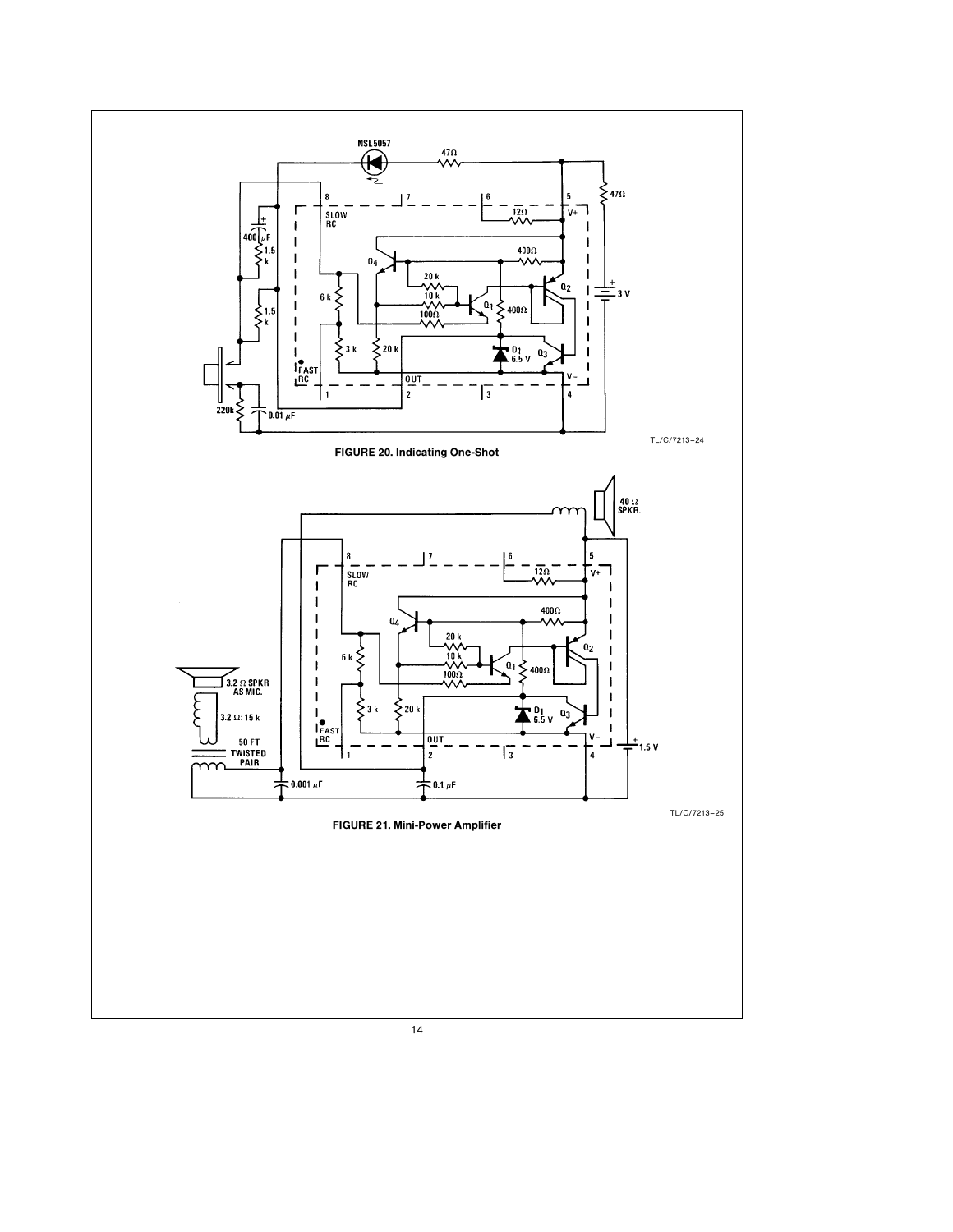# APPLICATION HINTS

With 1.5V supplies, certain problems can occur to stop oscillation or flashing. Due to the way gain is achieved and the type of feedback, too heavy a load may stop an LM3909 from oscillating. 20 $\Omega$  of pure resistive *load* will sometimes do it. Strangely enough, lamp filaments, probably because of some inductance, don't seem to follow this rule. Also in flasher circuits, an LED with *leakage* or conductivity between 0.9 and 1.2V will stop the LM3909. Maybe 1% of LEDs will have this defect because they are not often tested for it.

Greater frequency stability was not one of the design aims of the LM3909. In LED flasher circuits it is better than might be expected because the negative temperature coefficient of the LED partially compensates the IC. We planned it this way. Simple oscillators, without the LED, are uncompensated for temperature. This is due to using  $1 \frac{2}{3}$  of a silicon junction drop as the on-off trip point and the use of the integrated timing resistors with their positive temperature coefficient. Further, most capacitors of 1  $\mu$ F or over, shown in the circuits, will usually be electrolytics for size reasons. These, however, are not particularly stable with temperature and their initial tolerances vary greatly with type of capacitor.

In most of the oscillator circuits, frequency is also proportional to battery voltage. This must be considered when starting with a completely unused cell at 1.54V or so and deciding what the ''end-of-life'' voltage is to be. This can be in the range of 1.1 to 0.9V, a drastic change. It helps to remember how bright flashlights are with a fresh set of batteries, and how dim they are when the batteries are finally changed.

Flashers and tone generators for alarms are not, however, demanding for stability. Flash rate changes of 50% or tone shifts of  $\frac{1}{2}$  an octave are not particularly annoying or even too noticeable.

One interesting point is that the low operating power of most of the circuits presented allows them to be powered by solar cells as well as regular batteries. In bright sunlight, 3 to 4 cells in series will be needed. In dimmer light, 4 to 6 cells will do the job. Current from cells way under an inch in area

generally will be sufficient, but circuits drawing a high pulse current (such as SCR triggers) will need a surge storage capacitor across the solar cell array.

The LM3909 was designed to be inherently self-starting as an oscillator, and LED flasher circuits *are*, at any voltage, because the load is nonlinear. A load with sufficient self inductance will always self-start, although possibly at a higher than expected frequency. There is an exception for largely resistive loads on an oscillator operating with a supply larger than 2 or 2.5V. A stable state exists with  $Q_3$  turned completely ''on'' and the timing resistors from pin 8 to the supply minus still drawing current. A reliable solution is to bias pin 8 (for instance with a resistor to  $V+$ ) so that its DC voltage is one half V less than half the supply voltage.

The duty cycle of the basic LED flasher is inherently low since the timing capacitor is also driving the very low LED ''on'' impedance. For other oscillators the ''on'' duty cycle can be stretched by adding resistance in series with the timing capacitor. Additionally, nonlinear resistance can be used as timing resistance. (See Figure 14b)

### CONCLUSION

Applications covered in this note range in use from toys to the laboratory, and in frequency from DC to RF. The LM3909 can be used to amuse, teach, or even upon occasion to save a life. As a practical cost consideration the LM3909 IC can often replace a circuit having a number of transistors, associated parts, and high assembly cost.

Further, the LM3909 demonstrates the practicality of very low voltage electronic circuits. They can work at high efficiencies if ingenuity is used to design around transistor junction drops. In such circuits stresses on parts are so low that extremely long life can be predicted. Often transistors, capacitors, etc. that would be rejects at higher voltages can be used. Voltage dividers, protective diodes, etc. often needed at higher voltages can be left out of designs. Power drains are so low that circuits can be made that will last months to years on a single cell.

A single cell is more reliable and has a higher energy density then multiple cells. This is due to lack of cell interconnections and insulation as well as elimination of packaging to hold multiple cells in place.